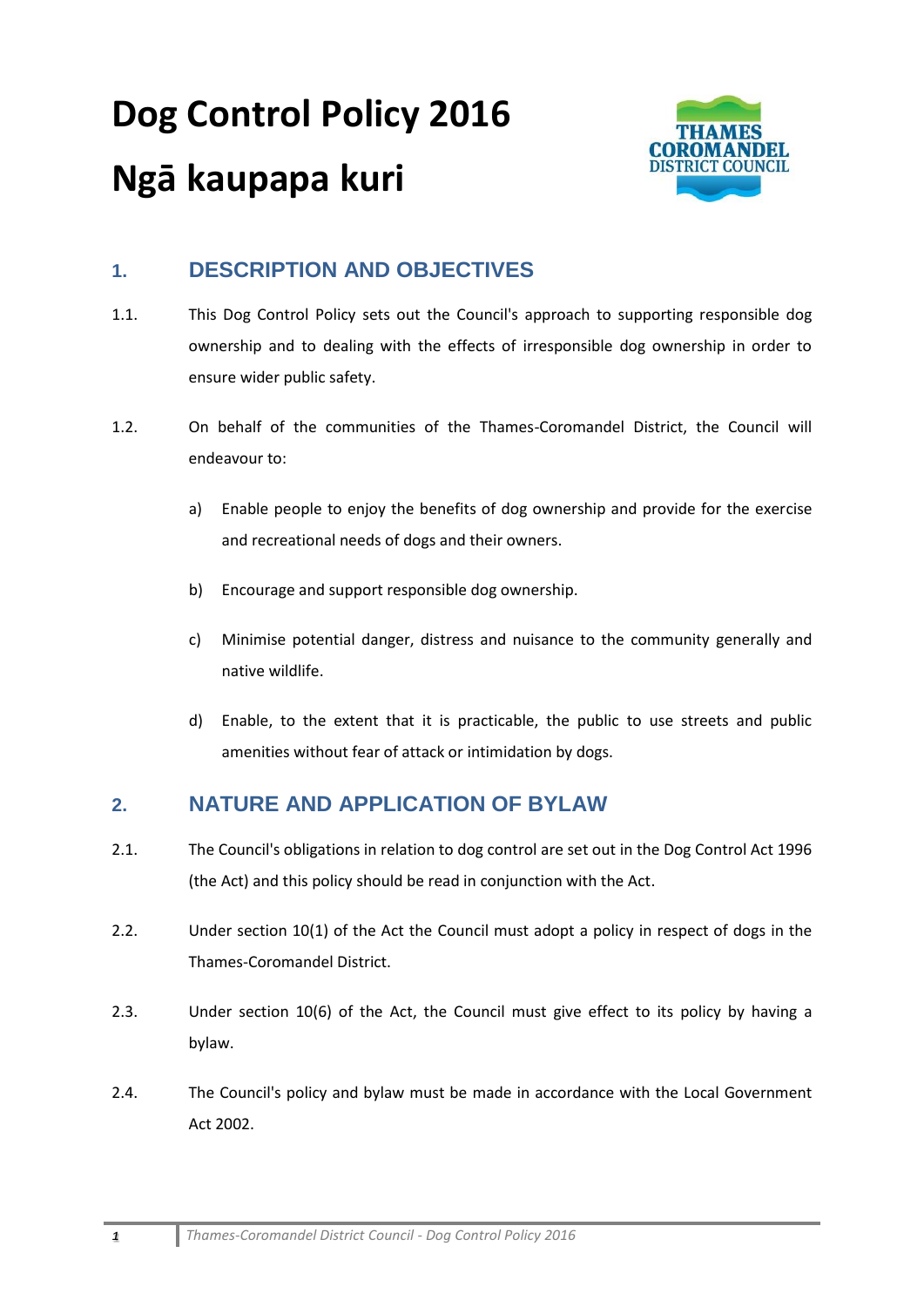2.5. The Act, the policy and the bylaw cover separate requirements as identified in the table below:

| Dog Control Act                | <b>Dog Control Policy</b>                 | Dog Control Bylaw             |
|--------------------------------|-------------------------------------------|-------------------------------|
| Probationary dog owners        | General areas where dogs are<br>$\bullet$ | Specific dog prohibited areas |
| Disqualification of dog owners | prohibited                                | including any date or time    |
| Obligations of dog owners      | General areas where there are             | restrictions                  |
| including:                     | leash requirements                        | Specific leash requirement    |
| Control of dogs on             | General areas designated as               | areas including any date or   |
| owner's property               | exercise areas                            | time restrictions             |
| Barking dogs                   | Controlled and open dog areas             | Specific dog exercise areas,  |
| Dogs causing serious           | on land managed and                       | including any date or time    |
| injury                         | administered by the                       | restrictions                  |
| Seizure or destruction of      | Department of Conservation                | Temporary area restrictions   |
| dogs                           | Owner education programmes                | Dog fouling                   |
| Infringement offences          | Neutering of dogs                         | Impounding of dogs            |
| Custody of dogs                | Infringement notices                      | Neutering of dogs             |
| Prohibiting the importation of | Fees and charges                          | Enforcement, offences and     |
| certain dogs                   |                                           | penalties                     |
| Dangerous dogs                 |                                           | Fees and charges              |
| Menacing dogs                  |                                           |                               |
| Micro-chipping                 |                                           |                               |

2.6. As from the day on which this policy is adopted, the Thames-Coromandel District Council Dog Control Policy 2004 shall be revoked.

#### **3. DEFINITIONS**

**Beach** means the foreshore and any adjacent area that can reasonably be considered part of the beach environment including areas of sand, pebbles, shingle, dunes or coastal vegetation, but not including reserves or parks that are adjacent to the beach. For clarification, estuary areas that fit this definition are considered a beach under this policy.

**Chief Executive** means the person employed by Council as the Chief Executive of the Council for the time being.

**Control** in relation to a dog, means that the owner is able to obtain an immediate and desired response from the dog by use of a leash, voice commands, hand signals, whistles or other effective means.

**Council** refers to the Thames-Coromandel District Council.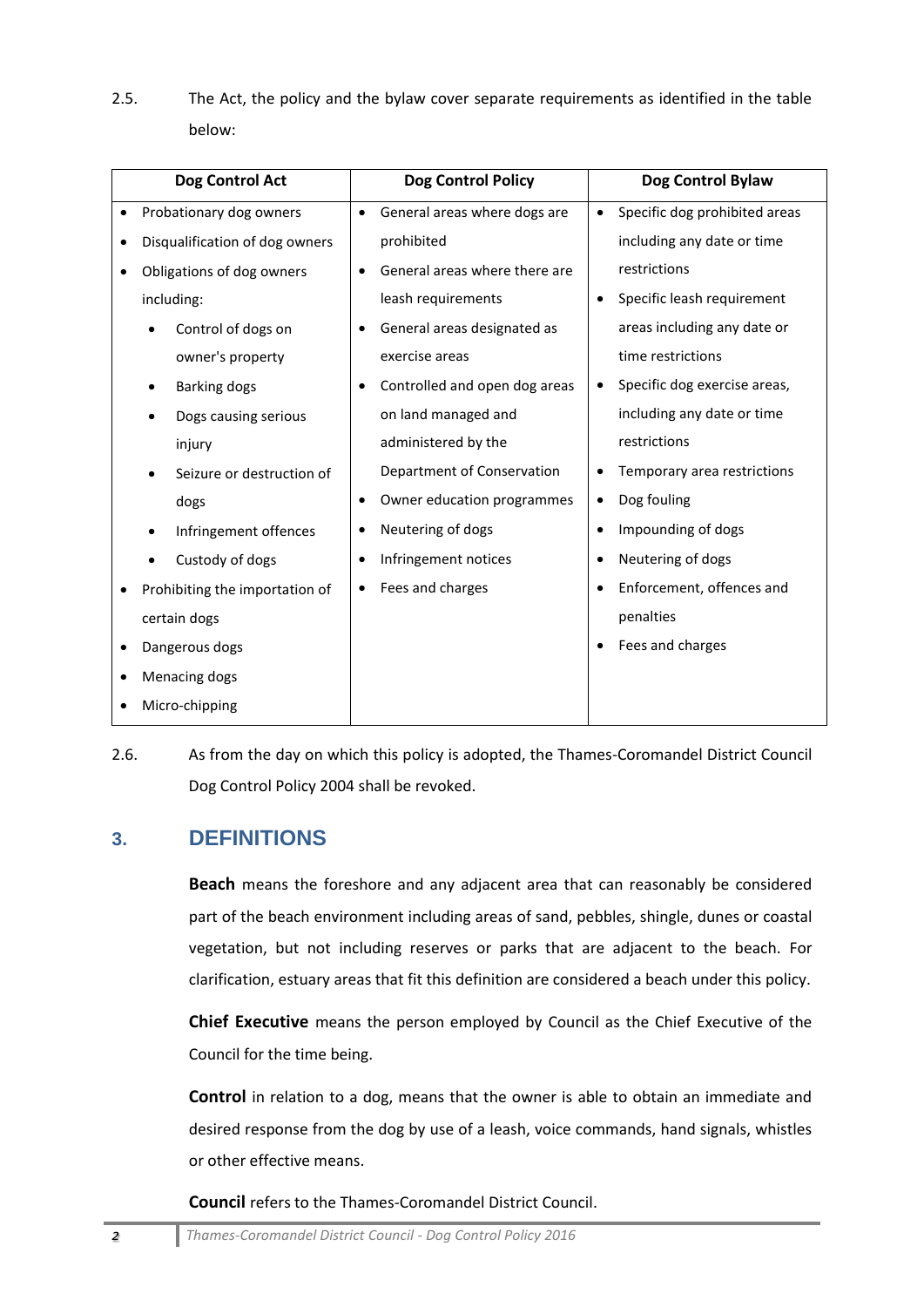**District** means the Thames-Coromandel District.

**Foreshore** has the meaning as defined in section 2 of the Resource Management Act 1991.

**Holiday Weekend** means any weekend which immediately precedes or follows a public holiday, and includes the public holiday as defined in the Holidays Act 2003.

**Owner** has the same meaning as defined in section 2 of the Dog Control Act 1996.

**Neuter** means to spay or castrate a dog, but does not include vasectomising a dog.

**Park** means –

- a) any land vested in or administered by the Council, or the Department of Conservation, under the provisions of the Reserves Act 1977; or
- b) any park, domain or recreational area under the control or ownership of the Council.

**Playground** means an outdoor area developed or marked out as a playground that contains children's play equipment or objects.

**Public Place** has the same meaning as defined in section 2 of the Dog Control Act 1996.

**Reserve** has the same meaning as Park.

**Sports Surface** includes any area developed or marked out as a sports field (including those used for soccer or rugby for example), artificial turf (including those used for hockey for example), court (including those used for netball or tennis for example), or archery range or skateboard park.

**The Act** refers to the Dog Control Act 1996.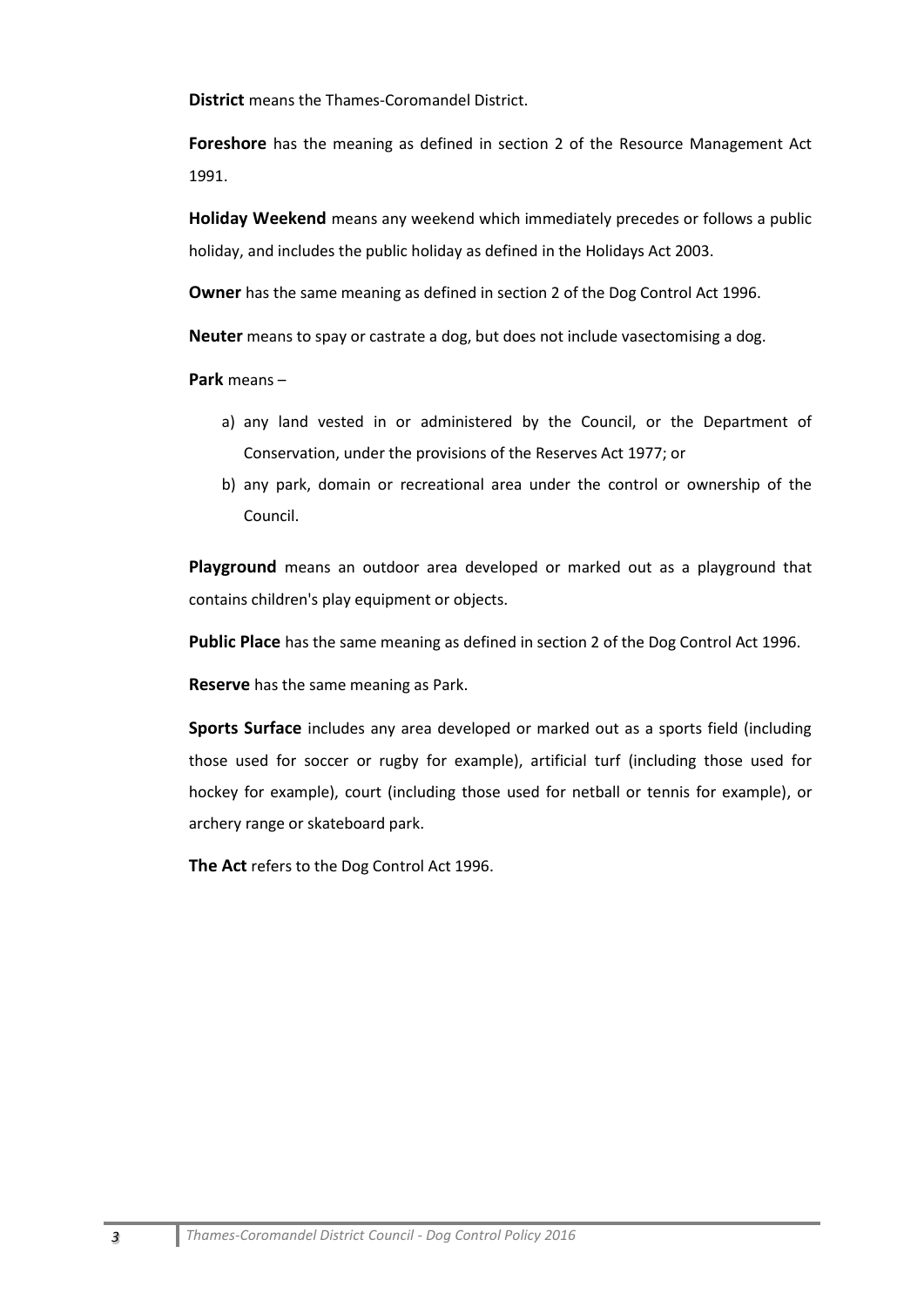## **4. POLICY STATEMENT**

#### **4.1 Education programmes**

4.1.1 The Council will encourage education opportunities to promote the purposes of the policy and bylaw from time to time.

#### **4.2 Neutering of menacing dogs**

- 4.2.1. Dogs registered within the district and classified as menacing by the Council must be neutered.
- 4.2.2. Dogs registered within the district and classified as menacing by deed by another territorial authority must be neutered.
- 4.2.3. Dogs registered within the district and classified as menacing by breed or type by another territorial authority must be neutered if the dog belongs wholly or predominantly to one or more breed or type of dog listed in schedule 4 of the Act.

#### **4.3 Fees and charges**

4.3.1. Fees and charges shall be determined by the Council in accordance with section 37 of the Act.

#### **4.4 Infringements**

4.4.1. The Council may issue infringement notices for breaches of the bylaw.

#### **4.5 Areas of dog control in public places**

- 4.5.1. General areas where dogs are prohibited, where dogs must be on leash, or are designated as off leash dog exercise areas are listed in the table at clause 4.5.3.
- 4.5.2. As a result all public places within the district are either prohibited, on leash or off leash exercise areas.
- 4.5.3. The table below lists general areas of dog control in the district. The bylaw gives effect to these controls stipulated for each of the areas.

*Refer to clause 3 for definitions including for beach, playground, public place, reserve, and sports surface.*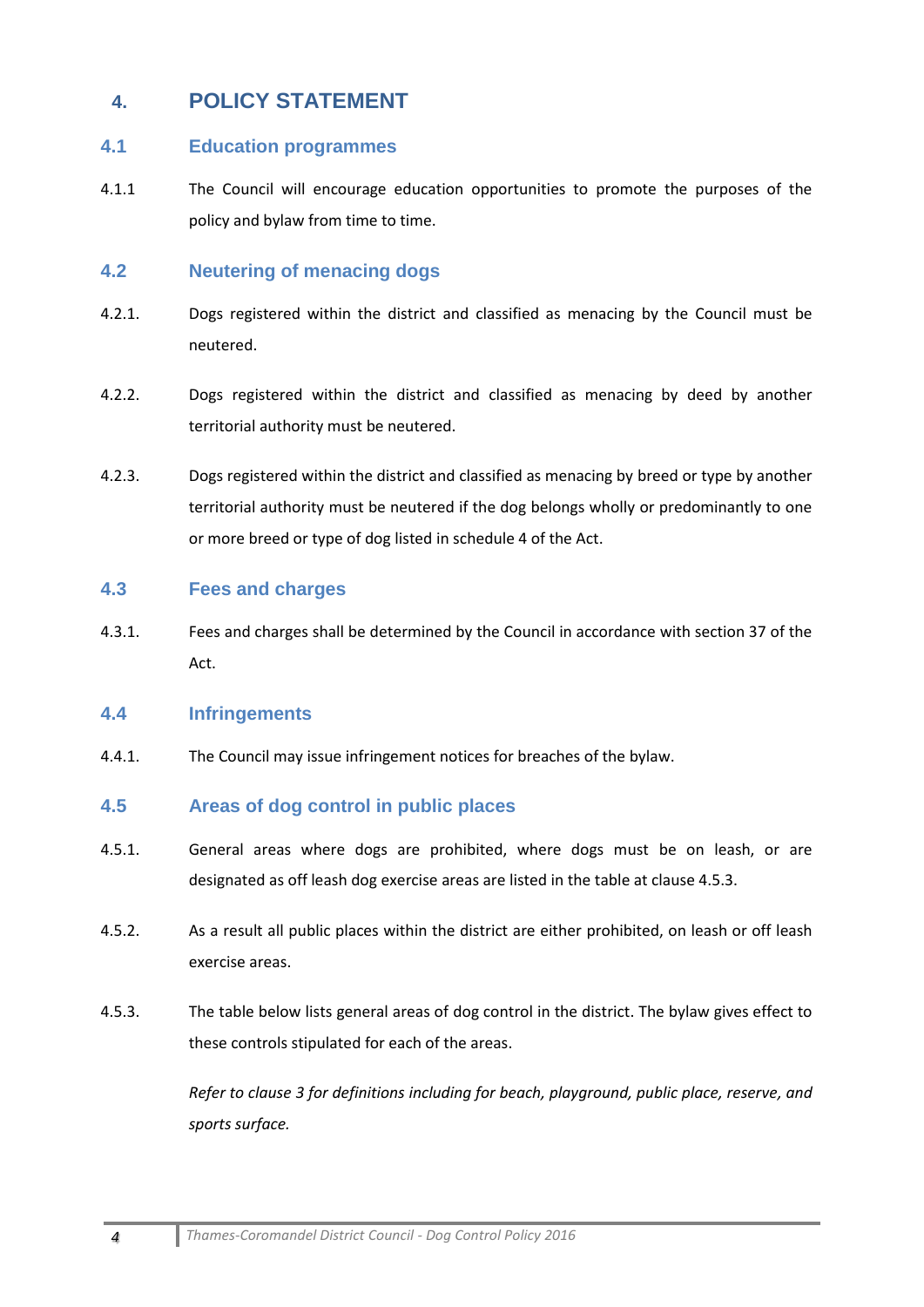| <b>Area and description</b>                                                                                | <b>Rules</b>                                                                           |  |  |  |
|------------------------------------------------------------------------------------------------------------|----------------------------------------------------------------------------------------|--|--|--|
| <b>DISTRICT WIDE</b>                                                                                       |                                                                                        |  |  |  |
| All beaches and parts of beaches, excluding areas described<br>elsewhere in this table                     | Off leash                                                                              |  |  |  |
| All public places excluding beaches and excluding other public<br>places described elsewhere in this table | On leash                                                                               |  |  |  |
| Within children's playgrounds                                                                              | Prohibited                                                                             |  |  |  |
| On sports surfaces                                                                                         | Prohibited                                                                             |  |  |  |
| Defined areas as identified from time to time with temporary area                                          | Prohibited or on leash for the duration the                                            |  |  |  |
| restrictions and/or signs                                                                                  | temporary restriction and/or signs are in place                                        |  |  |  |
| <b>COROMANDEL-COLVILLE COMMUNITY BOARD AREA</b>                                                            |                                                                                        |  |  |  |
| Big Sandy Bay Beach or parts of the beach as identified in the<br>bylaw                                    | On leash at certain dates and times as specified<br>in the bylaw                       |  |  |  |
| Carey Road Beach or parts of the beach as identified in the bylaw                                          | On leash                                                                               |  |  |  |
| Hannafords Bay Beach or parts of the beach as identified in the<br>bylaw                                   | On leash at certain dates and times as specified<br>in the bylaw                       |  |  |  |
| Herds Bay Beach or parts of the beach as identified in the bylaw                                           | On leash at certain dates and times as specified<br>in the bylaw                       |  |  |  |
| Little Bay Beach or parts of the beach as identified in the bylaw                                          | On leash at certain dates and times as specified<br>in the bylaw                       |  |  |  |
| Little Sandy Bay Beach or parts of the beach as identified in the<br>bylaw                                 | On leash at certain dates and times as specified<br>in the bylaw                       |  |  |  |
| Long Bay Beach or parts of the beach as identified in the bylaw                                            | On leash at certain dates and times as specified<br>in the bylaw                       |  |  |  |
| Oamaru Bay Beach or parts of the beach as identified in the bylaw                                          | On leash at certain dates and times as specified<br>in the bylaw                       |  |  |  |
| Otautu Bay Beach or parts of the beach as identified in the bylaw                                          | On leash at certain dates and times as specified<br>in the bylaw                       |  |  |  |
| Patukirikiri Reserve or parts of the reserve as identified in the<br>bylaw                                 | Off leash                                                                              |  |  |  |
| Port Jackson Beach or parts of the beach as identified in the bylaw                                        | Prohibited at certain dates and times as<br>specified in the bylaw, otherwise on leash |  |  |  |
| Tucks Bay Beach or parts of the beach as identified in the bylaw                                           | On leash at certain dates and times as specified<br>in the bylaw                       |  |  |  |
| Waikawau Bay Beach (east coast) or parts of the beach as<br>identified in the bylaw                        | Prohibited                                                                             |  |  |  |
| Wyuna Bay Beach or parts of the beach as identified in the bylaw                                           | On leash at certain dates and times as specified<br>in the bylaw                       |  |  |  |
| <b>MERCURY BAY COMMUNITY BOARD AREA</b>                                                                    |                                                                                        |  |  |  |
| Brophys/Ohuka Beach or parts of the beach as identified in the<br>bylaw                                    | Prohibited at certain dates and times as<br>specified in the bylaw                     |  |  |  |
| Buffalo Beach or parts of the beach as identified in the bylaw                                             | Prohibited at certain dates and times as<br>specified in the bylaw                     |  |  |  |
| Cooks Beach or parts of the beach as identified in the bylaw                                               | Prohibited at certain dates and times as<br>specified in the bylaw                     |  |  |  |
| Cooks Beach - Purangi Reserve or parts of the reserve as identified<br>in the bylaw                        | Off leash                                                                              |  |  |  |
| Flaxmill Bay Beach and Front Beach or parts of the beaches as<br>identified in the bylaw                   | Prohibited at certain dates and times as<br>specified in the bylaw                     |  |  |  |
| Hahei Beach or parts of the beach as identified in the bylaw                                               | Prohibited at certain dates and times as<br>specified in the bylaw                     |  |  |  |
| Hot Water Beach or parts of the beach as identified in the bylaw                                           | On leash at certain dates and times as specified<br>in the bylaw                       |  |  |  |
| Hot Water Beach or parts of the beach as identified in the bylaw                                           | Prohibited at certain dates and times as<br>specified in the bylaw                     |  |  |  |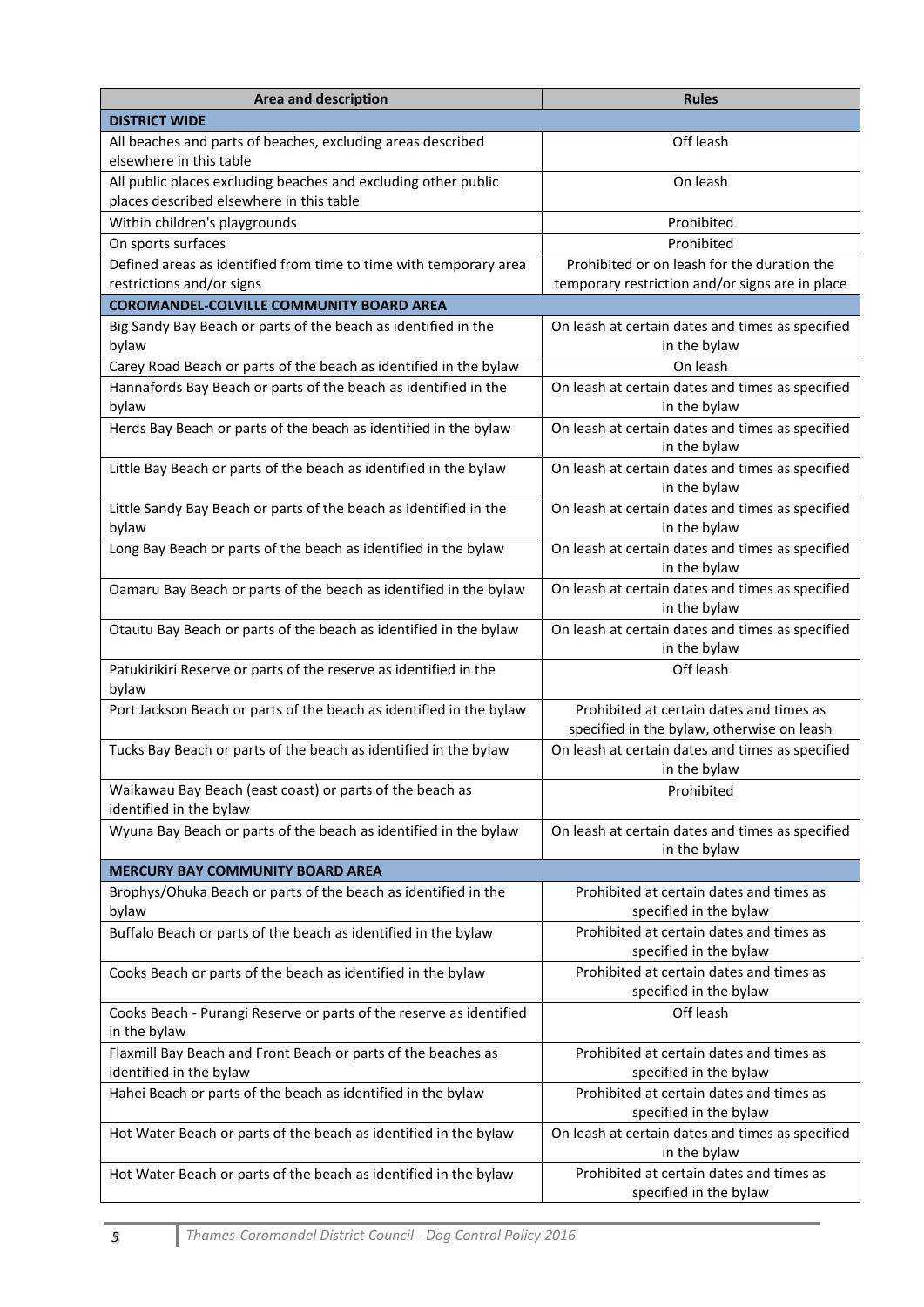| <b>Area and description</b>                                                                              | <b>Rules</b>                                                                            |
|----------------------------------------------------------------------------------------------------------|-----------------------------------------------------------------------------------------|
| Hot Water Beach or parts of the beach as identified in the bylaw                                         | Prohibited at certain dates and times as<br>specified in the bylaw, otherwise on leash  |
| Hot Water Beach - Old Campground at Pye Place Reserve                                                    | Off leash                                                                               |
| Kuaotunu - Rings Beach or parts of the beach as identified in the<br>bylaw                               | Prohibited at certain dates and times as<br>specified in the bylaw                      |
| Kuaotunu Beach east and west (including Grays Beach) or parts of<br>the beach as identified in the bylaw | Prohibited at certain dates and times as<br>specified in the bylaw                      |
| Matapaua Beach or parts of the beach as identified in the bylaw                                          | Prohibited at certain dates and times as<br>specified in the bylaw                      |
| Matarangi Beach or parts of the beach as identified in the bylaw                                         | Prohibited at certain dates and times as<br>specified in the bylaw                      |
| Matarangi Beach - northern spit or part of the spit as identified in<br>the bylaw                        | Prohibited                                                                              |
| Matarangi - Omara Boat Ramp Reserve or parts of the reserve as<br>identified in the bylaw                | Off leash                                                                               |
| Opito Bay Beach or parts of the beach as identified in the bylaw                                         | Prohibited at certain dates and times as<br>specified in the bylaw                      |
| Otama Beach or parts of the beach as identified in the bylaw                                             | Prohibited at certain dates and times as<br>specified in the bylaw                      |
| Robinson Road Reserve, Whitianga, or parts of the reserve as<br>identified in the bylaw                  | Off leash                                                                               |
| Taputapuatea, Whitianga - area near the Taputapuatea Stream as<br>identified in the bylaw                | Prohibited at certain dates and times as<br>specified in the bylaw                      |
| Wainuiototo/New Chums Beach or parts of the beach as identified<br>in the bylaw                          | Prohibited                                                                              |
| Whangapoua Beach or parts of the beach as identified in the bylaw                                        | Prohibited at certain dates and times as<br>specified in the bylaw                      |
| Whangapoua Beach north as identified in the bylaw                                                        | Prohibited                                                                              |
| Whangapoua - Opera Point southern spit or parts of the spit as<br>identified in the bylaw                | On leash                                                                                |
| Wharekaho Beach or parts of the beach as identified in the bylaw                                         | Prohibited at certain dates and times as<br>specified in the bylaw                      |
| <b>TAIRUA-PAUANUI COMMUNITY BOARD AREA</b>                                                               |                                                                                         |
| Pauanui Ocean Beach associated reserve or parts of the reserve as<br>identified in the bylaw             | Prohibited at certain dates and times as<br>specified in the bylaw, otherwise off leash |
| Pauanui - Pleasant Point Reserve or parts of the reserve as<br>identified in the bylaw                   | Off leash                                                                               |
| Pauanui - South End Reserve or parts of the reserve as identified in<br>the bylaw                        | Off leash                                                                               |
| Pauanui Ocean Beach or parts of the beach as identified in the<br>bylaw                                  | Prohibited at certain dates and times as<br>specified in the bylaw                      |
| Pauanui - Tairua Harbour Estuary or parts of the Estuary as                                              | Prohibited at certain dates and times as                                                |
| identified in the bylaw                                                                                  | specified in the bylaw                                                                  |
| Tairua - Boat Harbour Beach or parts of the beach as identified in<br>the bylaw                          | Prohibited                                                                              |
| Tairua - Estuary or parts of the estuary as identified in the bylaw                                      | Prohibited at certain dates and times as<br>specified in the bylaw                      |
| Tairua - Ocean Beach or parts of the beach as identified in the<br>bylaw                                 | Prohibited at certain dates and times as<br>specified in the bylaw                      |
| Tairua - Otara Bay Beach or parts of the beach as identified in the<br>bylaw                             | Prohibited                                                                              |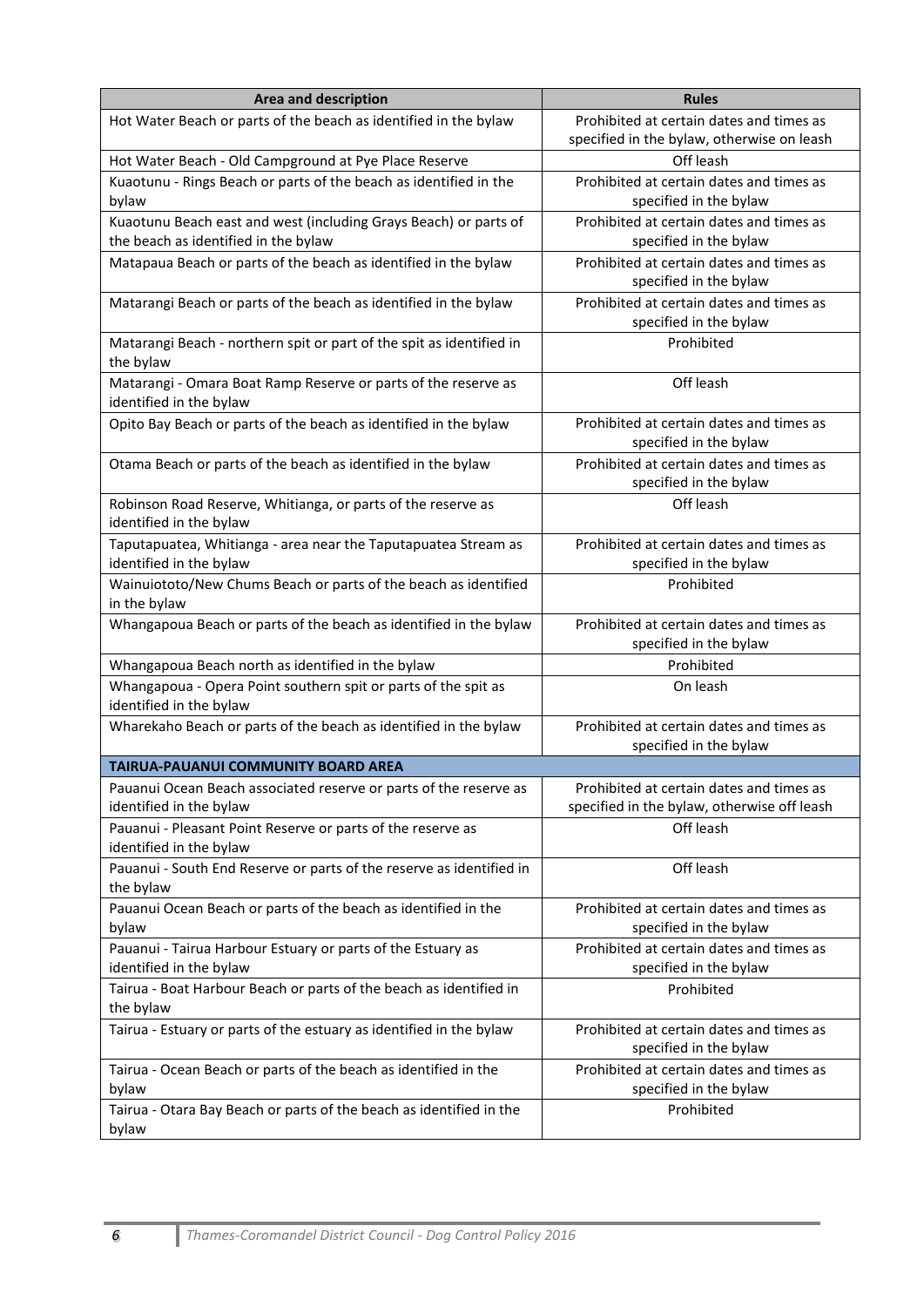| <b>Area and description</b>                                                                                            | <b>Rules</b>                                                                           |  |  |  |
|------------------------------------------------------------------------------------------------------------------------|----------------------------------------------------------------------------------------|--|--|--|
| THAMES COMMUNITY BOARD AREA                                                                                            |                                                                                        |  |  |  |
| Burke Street Beach or parts of the beach as identified in the bylaw                                                    | On leash                                                                               |  |  |  |
| Burke Street Reserve or parts of the reserve as identified in the<br>bylaw                                             | Off leash                                                                              |  |  |  |
| Kuranui Bay Beach or parts of the beach as identified in the bylaw                                                     | Prohibited at certain dates and times as<br>specified in the bylaw                     |  |  |  |
| Kuranui Bay Reserve or parts of the reserve as identified in the<br>bylaw                                              | Prohibited at certain dates and times as<br>specified in the bylaw                     |  |  |  |
| Little Waikawau Beach (west coast) or parts of the beach as<br>identified in the bylaw                                 | Prohibited at certain dates and times as<br>specified in the bylaw, otherwise on leash |  |  |  |
| Ngarimu Bay Beach or parts of the beach as identified in the bylaw                                                     | On leash at certain dates and times as specified<br>in the bylaw                       |  |  |  |
| Ruamahunga Bay Beach or parts of the beach as identified in the<br>bylaw                                               | On leash at certain dates and times as specified<br>in the bylaw                       |  |  |  |
| Tapu Beach and/or spit or parts of the beach and/or spit as<br>identified in the bylaw                                 | On leash at certain dates and times as specified<br>in the bylaw                       |  |  |  |
| Tararu Beach or parts of the beach as identified in the bylaw                                                          | On leash at certain dates and times as specified<br>in the bylaw                       |  |  |  |
| Te Mata Beach, Little Te Mata and Te Mata Point - entire beaches<br>or parts of the beaches as identified in the bylaw | On leash at certain dates and times as specified<br>in the bylaw                       |  |  |  |
| Te Puru Beach or parts of the beach as identified in the bylaw                                                         | On leash at certain dates and times as specified<br>in the bylaw                       |  |  |  |
| Thornton Bay Beach or parts of the beach as identified in the bylaw                                                    | On leash at certain dates and times as specified<br>in the bylaw                       |  |  |  |
| Waiomu Bay Beach or parts of the beach as identified in the bylaw                                                      | On leash at certain dates and times as specified<br>in the bylaw                       |  |  |  |
| Whakatete Bay Beach or parts of the beach as identified in the<br>bylaw                                                | On leash at certain dates and times as specified<br>in the bylaw                       |  |  |  |
| <b>WHANGAMATA COMMUNITY BOARD AREA</b>                                                                                 |                                                                                        |  |  |  |
| Onemana Beach or parts of the beach as identified in the bylaw                                                         | Prohibited at certain dates and times as<br>specified in the bylaw, otherwise on leash |  |  |  |
| Opoutere Beach or parts of the beach as identified in the bylaw                                                        | On leash                                                                               |  |  |  |
| Opoutere Beach south or parts of the beach as identified in the<br>bylaw                                               | Prohibited                                                                             |  |  |  |
| Opoutere bush north as identified in the bylaw                                                                         | Off leash                                                                              |  |  |  |
| Opoutere bush south as indicated in the bylaw                                                                          | Prohibited                                                                             |  |  |  |
| Whangamata - Heatherington Road Reserve or parts of the reserve<br>as identified in the bylaw                          | Off leash                                                                              |  |  |  |
| Whangamata - Park Avenue Reserve or parts of the reserve as<br>identified in the bylaw                                 | Off leash                                                                              |  |  |  |
| Whangamata - Patiki Bay and Patiki Point Reserves or parts of the<br>reserves as identified in the bylaw               | Off leash                                                                              |  |  |  |
| Whangamata Beach or parts of the beach as identified in the bylaw                                                      | Prohibited at certain dates and/or times as<br>specified in the bylaw                  |  |  |  |